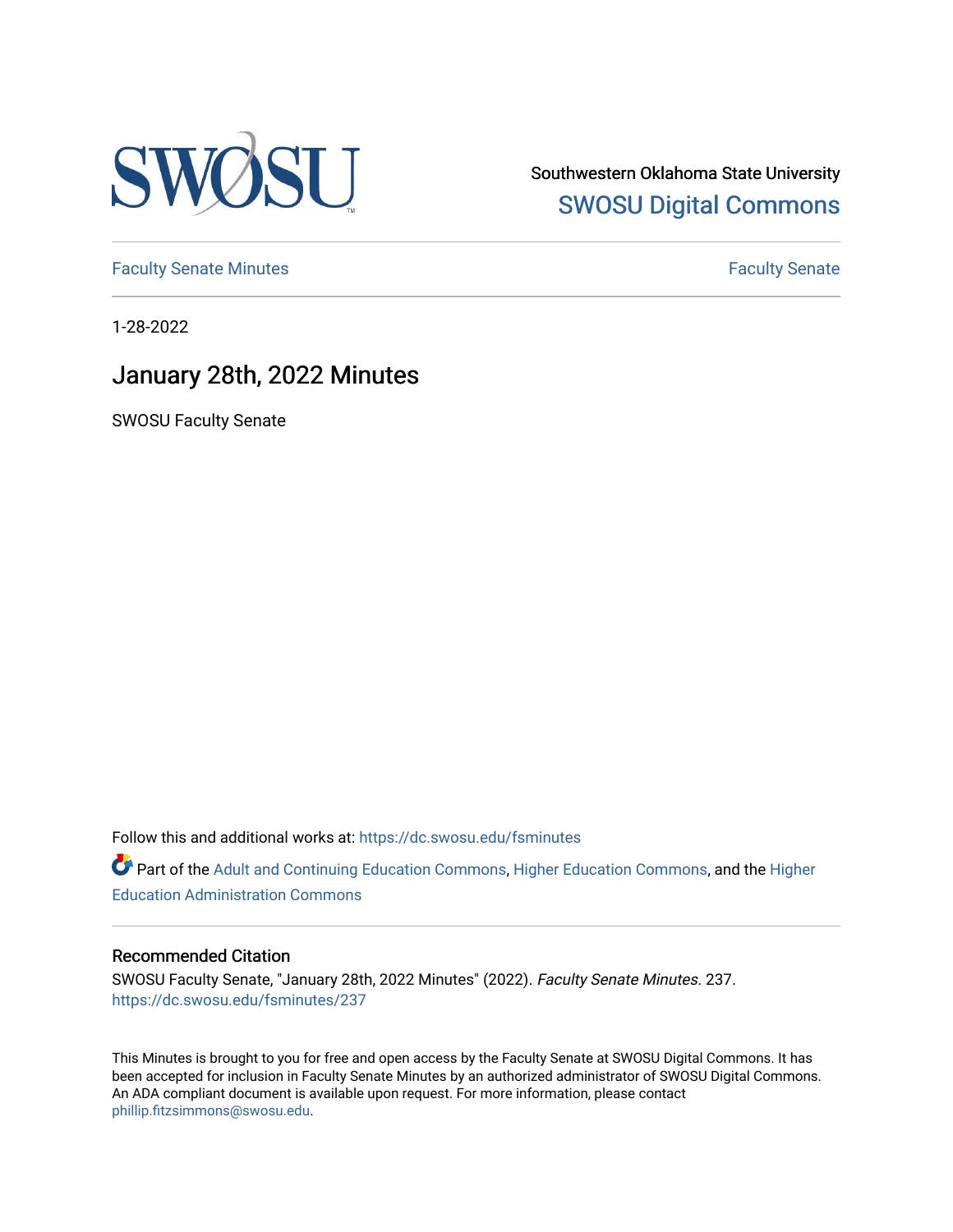# SWOSU Faculty Senate Unofficial Minutes

Friday, January 28, 2022, 2:30 p.m. in STF 108 Join Zoom Meeting <https://zoom.us/j/96513419734>

- I. **Call to Order:** Faculty Senate President Amanda Evert called the January 2022 meeting of the Faculty Senate to order at 2:32 via Zoom.
- II. **Establishment of a Quorum:** Jessica Salmans, Swarup Ghosh, Landry Brewer, Melanie Claborn, Jeremy Johnson, Nolan Meditz, Alex Lee, Sherri Brogdon, Tugba Sevin, Angela Gore, Brett Chase, Hardeep Saluja, Stephen Burgess, Amanda Evert, Phillip Fitzsimmons, Jon Henrikson, Daniel Kavish, Dana Lloyd, Vanesa Nix, Dana Oliver, Kathy O'Neal, Eric Pritchard, Karen Sweeney, Bo Pagliasotti, Scott Long, Ryan Agyemang
- III. **Certification of Substitutes:** Eric Paul for Jimena Aracena
- **IV. Presentation of Visitors:** None
- **V. Approval of Minutes:** December 2021

### **VI. Announcements**

- 1. Executive Council & Administrative Council Meeting on Jan. 10.
	- o Yukon enrollments are up from last fall.
	- o Faculty are encouraged to make sure their students know how to use the SWOSU Covid-19 Reporting Form.

[https://swosu.formstack.com/forms/covid19\\_exposure\\_or\\_positive\\_report\\_fom](https://swosu.formstack.com/forms/covid19_exposure_or_positive_report_fom)

- o There are many new SWOSU job postings. Please share them with your professional networks.
- o There are two new positions. Dean of Enrollment Dr. Jonna Myers and Assistant Vice President for Strategic Alliances – Dr. Kinder
- o The Website is a recruitment tool!
- o Dr. Lovell requested that faculty and staff review their pages on the website and send corrections to their department chairs to be submitted on official website change request form.
- o Maybe ask students to review the website with you.
- o Dedication of Stafford Archives is delayed because of Omicron spike.
- o The current organizational chart will be posted on the website.
- o Hodge Center is moving forward with listening sessions.
- 2. Faculty Senate Executive officers meeting with Dr. Kendall Jan. 26.
	- ∋ Covid Update
		- o The recent 2 vaccination and booster clinics served about 250 people.
		- o SWOSU now has tests available for students, faculty, and staff.
	- ∋ Hodge Center Project is growing
		- o Funding includes the initial Hodge gift, Weatherford sales tax funds, and potential funding from the legislature.
		- o Center plans are dependent on funding opportunities.
	- ∋ Review Utilization and Allocation Taskforce for the Sayre campus has been created.
		- o Taskforce members include Sayre and Weatherford campus representatives.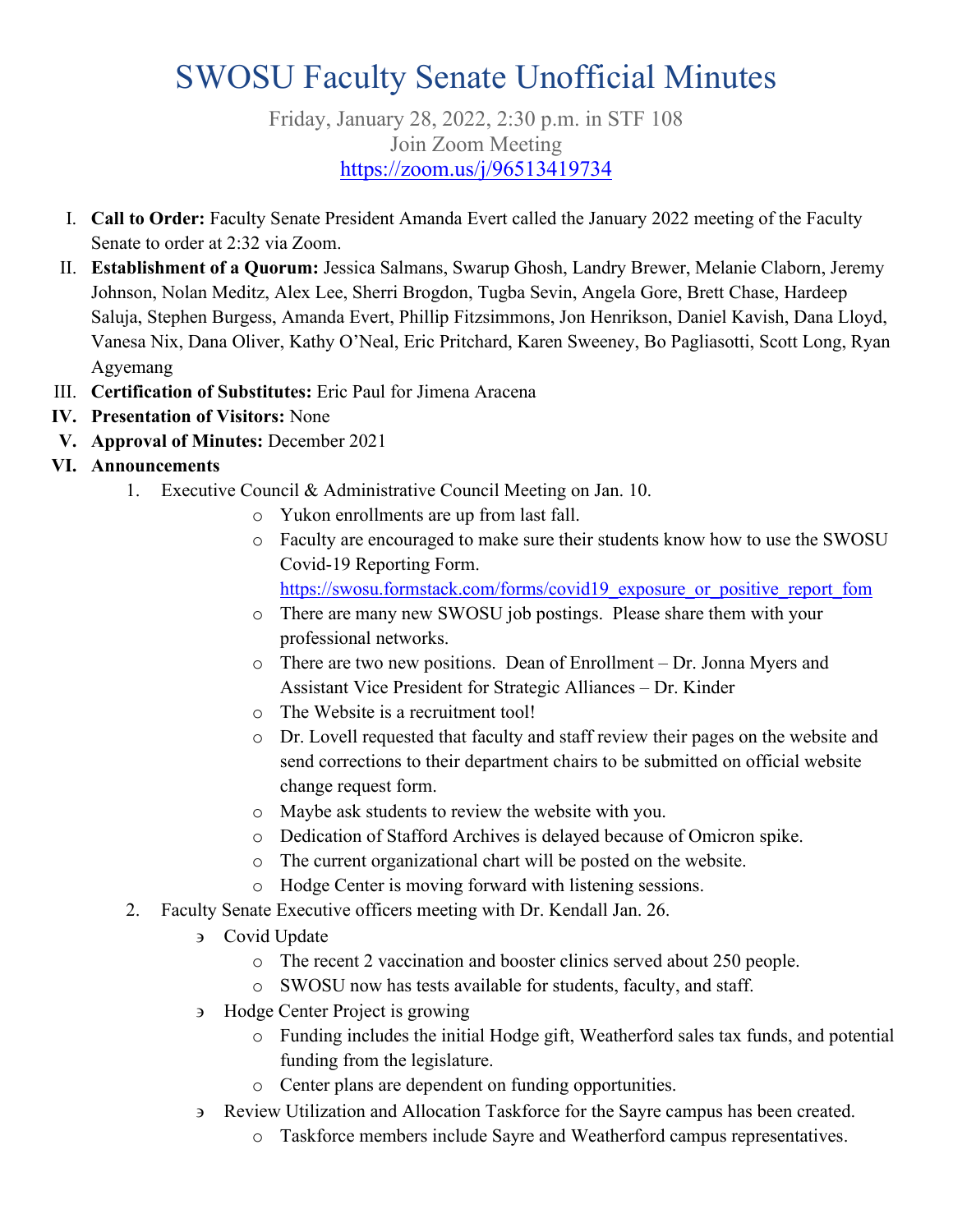- o Taskforce is responsible for providing their report by the end of the spring semester.
- ∋ University Academic Advising Committee met Jan. 24.
	- o Below are the priorities they established.
		- Faculty Advising Training
		- Better documentation of transfer students' credits
		- Better tracking of remediation
		- **More communication of Early Alert grades/classes to advisors**
		- Request Chairs should hold advisor training sessions
		- Equitable advising loads
- ∋ Enrollment update
	- o Dr. Kendall provided handouts about SWOSU's status within the state.
	- o Up 0.2% in headcount which equates to 10 students.
	- o Yukon has 82 students this spring
	- o SWOSU is the only RUSO school that is not down in enrollments.
		- UCO is down 6%, SE down 2% and NE down 2.8%
	- o Academic Schedule
		- Fall start date of August 22nd
		- Keeps us on schedule with Weatherford Public schools
		- As well as OSU and OU

#### **VII. Secretary/Treasurer Stephen Burgess**

- 1. Please check the minutes carefully from each meeting to be assured you were not missed.
- 2. Treasurer's Report
	- a) BancFirst
		- (1) Balance: \$2,109.38
		- (2) Withdrawal: \$131.91
		- (3) Deposit:
		- (4) Current Balance: \$1,977.47
	- b) University Account
		- (1) September Balance: \$105.01
		- (2) Current Balance: \$105.01
- President-Elect Holly McKee: None
- Past President Karen Sweeney: None
- Faculty Athletic Representative Bo Pagliasotti: NCAA is focusing on mental health, Testing for COVID will be symptom based instead of mandatory.
- Student Government Representative: None

### **VIII. Reports from Standing and Ad Hoc Committees:**

- **IX. Unfinished Business:**
- X. **New Business:**
- Replacement of Shelley Martinson (New Department Chair) on FUPTRC
- Dr. Evert to find out how this to be accomplished.
- Guns on Campus discussion consideration of submitting a 2022 resolution.